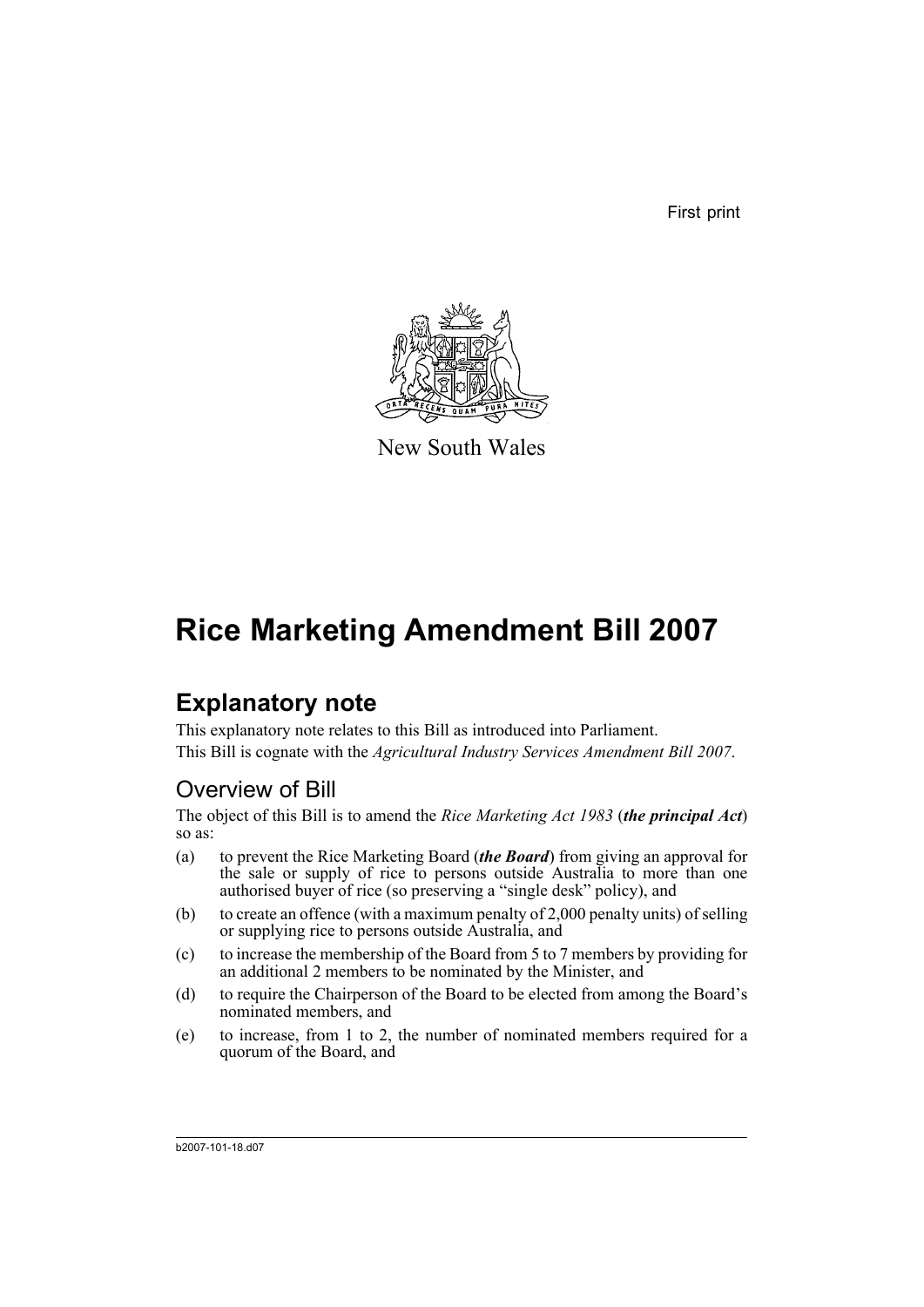Explanatory note

- (f) to enable the Minister to extend the period within which the Board's annual meeting must be held, and
- (g) to include a provision requiring the principal Act to be reviewed at the end of 2 years after the date of assent to the proposed Act.

#### Outline of provisions

**Clause 1** sets out the name (also called the short title) of the proposed Act.

**Clause 2** provides for the commencement of the proposed Act on the date of assent to the proposed Act.

**Clause 3** is a formal provision that gives effect to the amendments to the *Rice Marketing Act 1983* set out in Schedule 1.

**Clause 4** provides for the repeal of the proposed Act after all the amendments made by the proposed Act have commenced. Once the amendments have commenced the proposed Act will be spent and section 30 of the *Interpretation Act 1987* provides that the repeal of an amending Act does not affect the amendments made by that Act.

### **Schedule 1 Amendments**

**Schedule 1 [3]** amends section 51A of the principal Act so as to give effect to the object referred to in paragraph (a) above.

**Schedule 1 [4]** inserts proposed section 51B into the principal Act so as to give effect to the object referred to in paragraph (b) above. **Schedule 1 [6]** amends section 156 of the principal Act to ensure that the maximum penalty that a Local Court can impose for an offence under the new section is 200 penalty units.

**Schedule 1 [1]** amends section 11 of the principal Act so as to give effect to the object referred to in paragraph (c) above. **Schedule 1 [2]** omits section 12 of the principal Act as a consequence of that amendment.

**Schedule 1 [9]** inserts proposed clause 8 into Schedule 6 to the principal Act so as to give effect to the object referred to in paragraph (d) above.

**Schedule 1 [8]** amends clause 2 of Schedule 3 to the principal Act so as to give effect to the object referred to in paragraph (e) above.

**Schedule 1 [5]** amends section 127 of the principal Act so as to give effect to the object referred to in paragraph (f) above.

**Schedule 1 [7]** inserts a new section 165 into the principal Act so as to give effect to the object referred to in paragraph (g) above.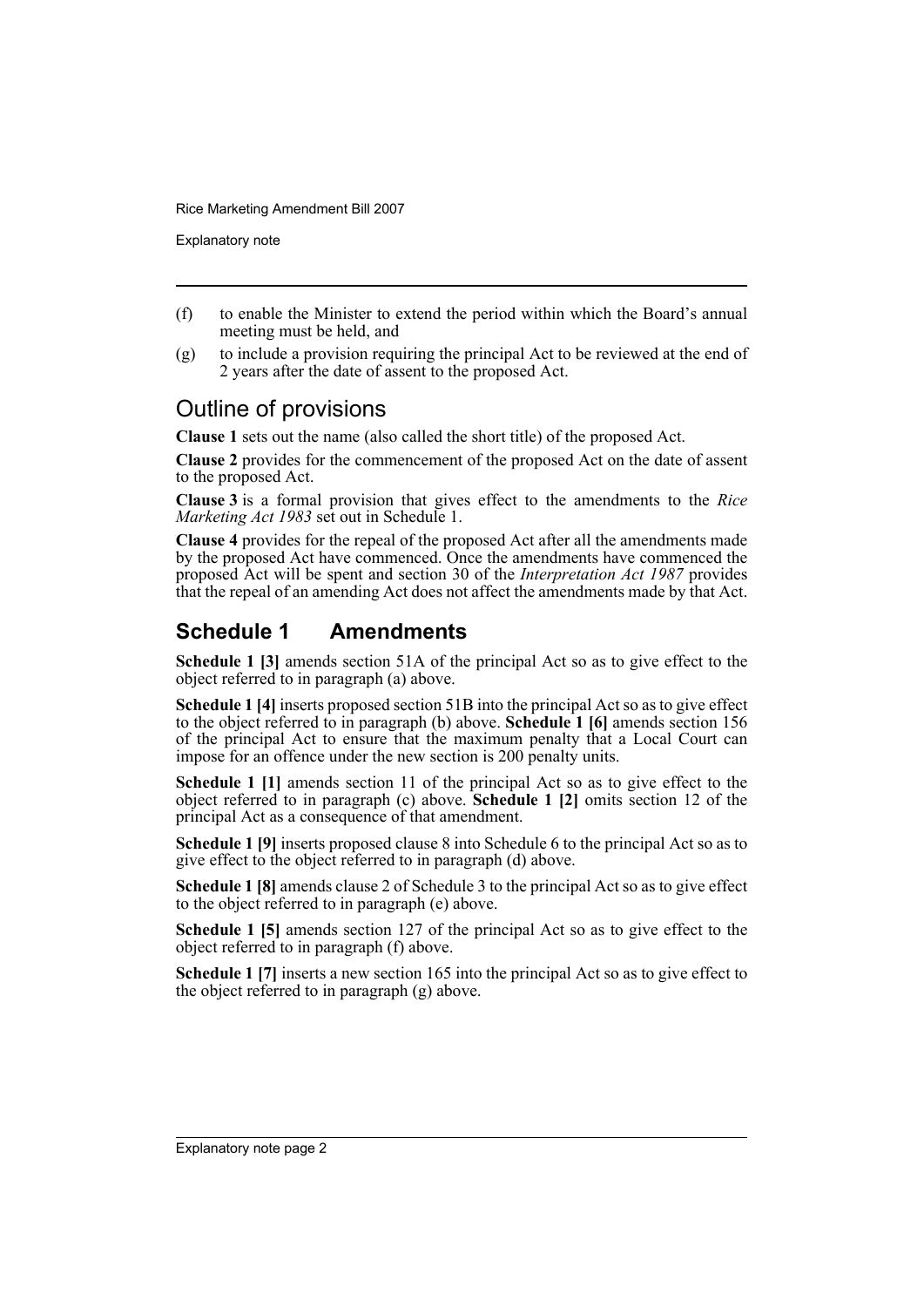First print



New South Wales

# **Rice Marketing Amendment Bill 2007**

## **Contents**

|    |                                             | Page |
|----|---------------------------------------------|------|
| 1. | Name of Act                                 |      |
|    | Commencement                                |      |
|    | Amendment of Rice Marketing Act 1983 No 176 |      |
|    | Repeal of Act                               | 2    |
|    | Schedule 1 Amendments                       |      |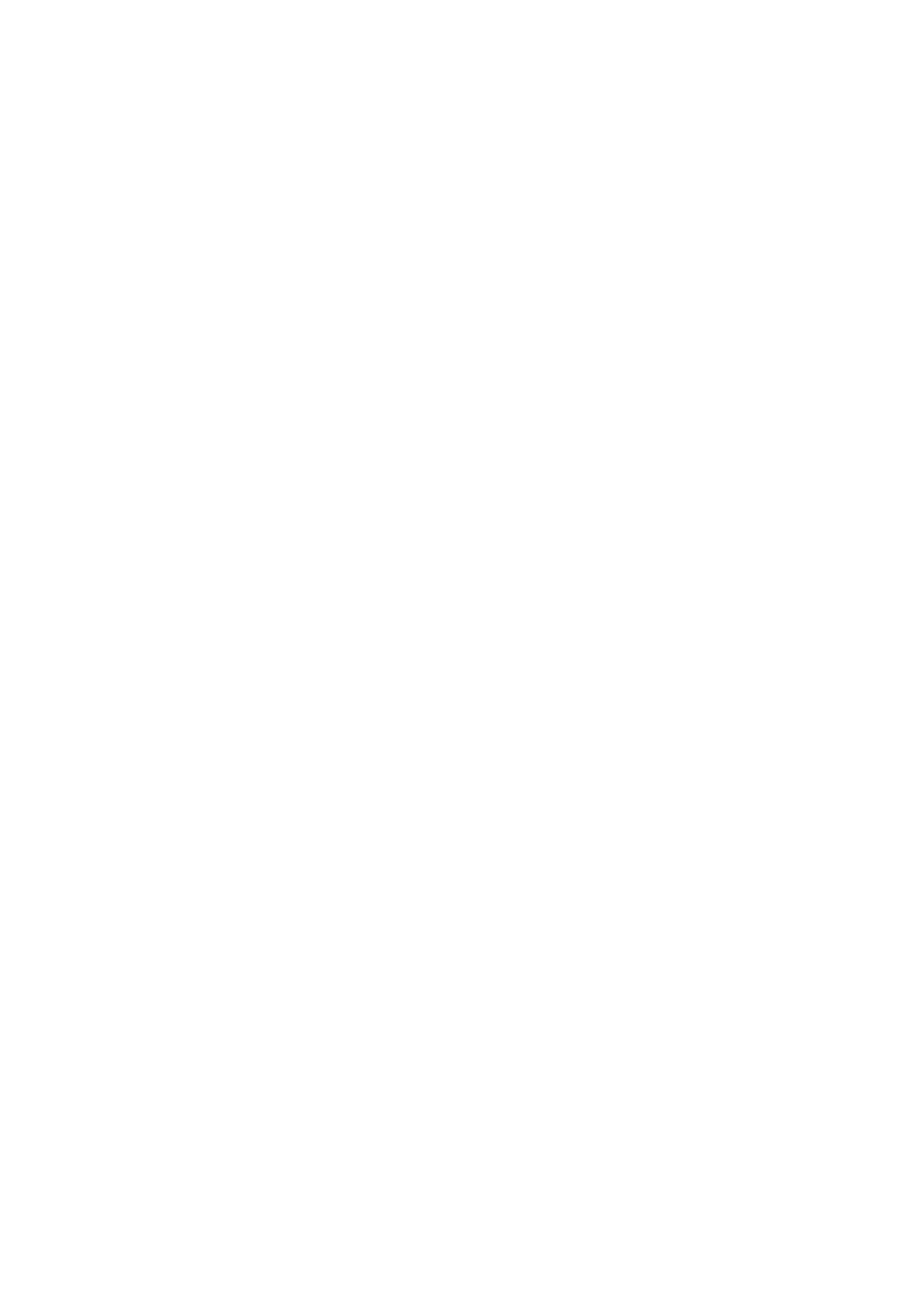

New South Wales

# **Rice Marketing Amendment Bill 2007**

No , 2007

#### **A Bill for**

An Act to amend the *Rice Marketing Act 1983* with respect to the constitution and procedure of the Rice Marketing Board and the sale or supply of rice outside Australia.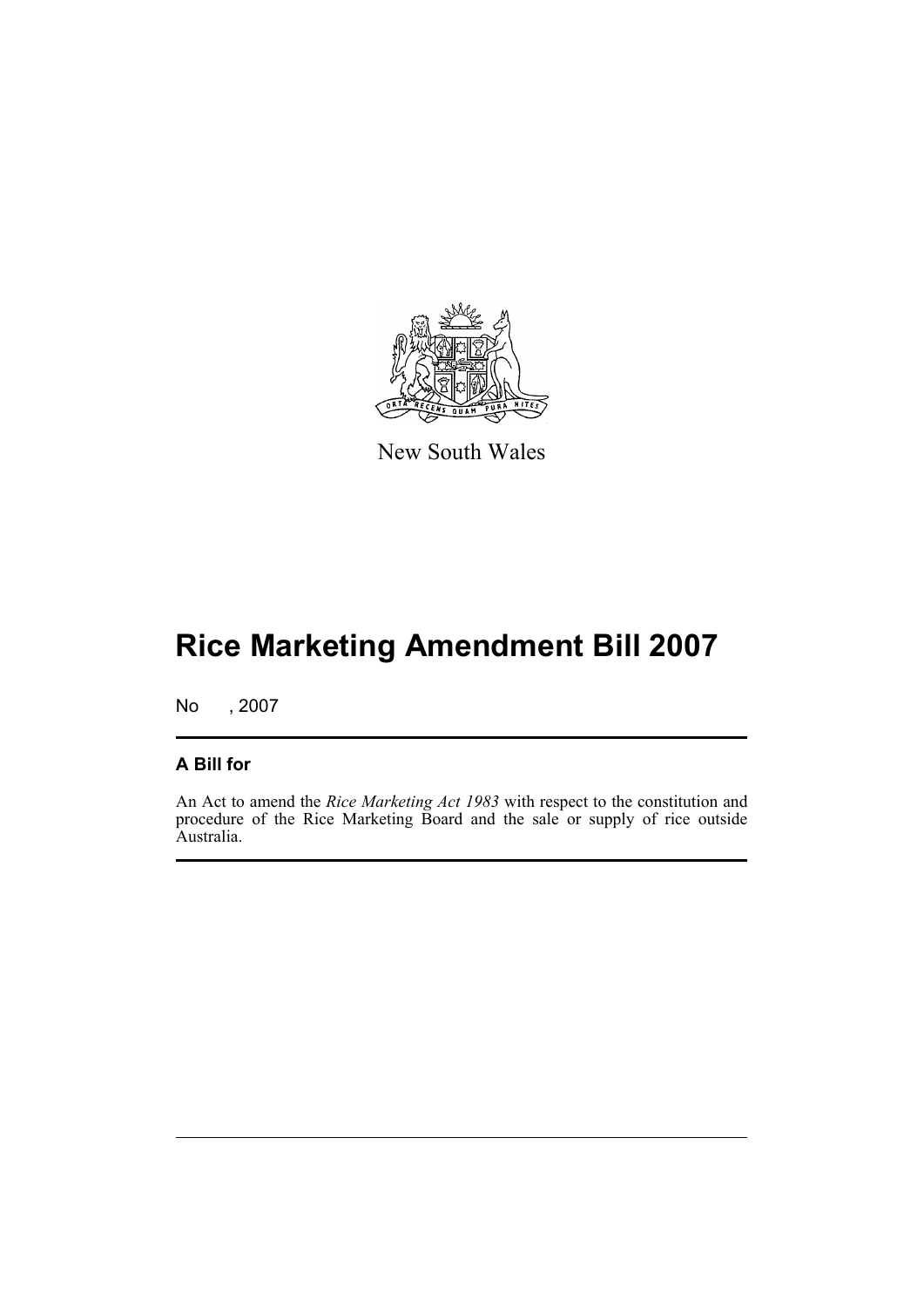<span id="page-5-3"></span><span id="page-5-2"></span><span id="page-5-1"></span><span id="page-5-0"></span>

|   |                      | The Legislature of New South Wales enacts:                                                                                                                | 1        |
|---|----------------------|-----------------------------------------------------------------------------------------------------------------------------------------------------------|----------|
| 1 |                      | Name of Act                                                                                                                                               | 2        |
|   |                      | This Act is the <i>Rice Marketing Amendment Act 2007</i> .                                                                                                | 3        |
| 2 |                      | <b>Commencement</b>                                                                                                                                       | 4        |
|   |                      | This Act commences on the date of assent to this Act.                                                                                                     | 5        |
| 3 |                      | Amendment of Rice Marketing Act 1983 No 176                                                                                                               | 6        |
|   |                      | The <i>Rice Marketing Act 1983</i> is amended as set out in Schedule 1.                                                                                   | 7        |
| 4 | <b>Repeal of Act</b> |                                                                                                                                                           |          |
|   | (1)                  | This Act is repealed on the day following the day on which this Act<br>commences.                                                                         | 9<br>10  |
|   | (2)                  | The repeal of this Act does not, because of the operation of section 30<br>of the <i>Interpretation Act 1987</i> , affect any amendment made by this Act. | 11<br>12 |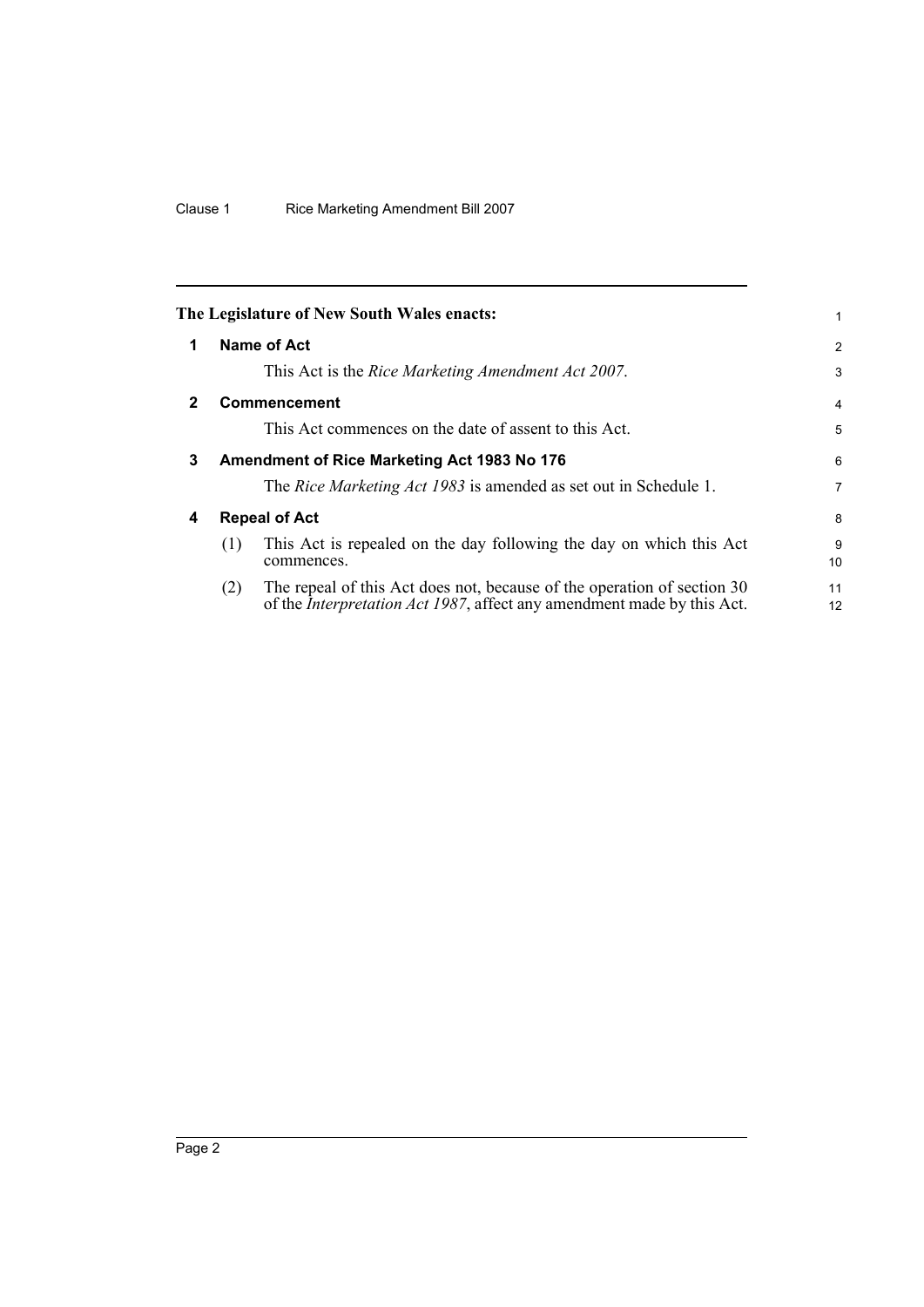Amendments Schedule 1

<span id="page-6-0"></span>

|       | <b>Schedule 1</b> |                                 |          | <b>Amendments</b>                                                                                                                                                                                                        | $\mathbf{1}$         |  |
|-------|-------------------|---------------------------------|----------|--------------------------------------------------------------------------------------------------------------------------------------------------------------------------------------------------------------------------|----------------------|--|
|       |                   |                                 |          | (Section 3)                                                                                                                                                                                                              | $\overline{2}$       |  |
| [1]   |                   |                                 |          | <b>Section 11 Constitution of board</b>                                                                                                                                                                                  | 3                    |  |
|       |                   |                                 |          | Omit section 11 (4). Insert instead:                                                                                                                                                                                     | $\overline{4}$       |  |
|       |                   | (4)                             | members. | A board is to consist of 3 elected members and 4 nominated                                                                                                                                                               | 5<br>6               |  |
| [2]   |                   |                                 |          | Section 12 Variation of total number of elected members                                                                                                                                                                  | $\overline{7}$       |  |
|       |                   | Omit the section.               |          |                                                                                                                                                                                                                          | 8                    |  |
| $[3]$ |                   |                                 |          | Section 51A Conditions of appointment as authorised buyer                                                                                                                                                                | 9                    |  |
|       |                   | Insert after section $51A(2)$ : |          |                                                                                                                                                                                                                          |                      |  |
|       | (2A)              |                                 |          | An approval under subsection $(2)$ may not authorise the sale or<br>supply, during any period, of any commodity purchased by an<br>authorised buyer if:                                                                  | 11<br>12<br>13       |  |
|       |                   |                                 | (a)      | another approval under that subsection authorises the sale<br>or supply, during the same period, of the same kind of<br>commodity purchased by some other authorised buyer,<br>and                                       | 14<br>15<br>16<br>17 |  |
|       |                   |                                 | (b)      | the board has given a written undertaking to the other<br>authorised buyer that it will not give another approval in<br>respect of the sale or supply of that commodity during that<br>period.                           | 18<br>19<br>20<br>21 |  |
| [4]   |                   | <b>Section 51B</b>              |          |                                                                                                                                                                                                                          | 22                   |  |
|       |                   | Insert after section 51A:       |          |                                                                                                                                                                                                                          |                      |  |
|       | 51B               | <b>Australia</b>                |          | General prohibition on sale or supply of commodities outside                                                                                                                                                             | 24<br>25             |  |
|       |                   | (1)                             |          | A person who sells or supplies any commodity to a person<br>outside Australia is guilty of an offence.<br>Maximum penalty: 2,000 penalty units.                                                                          | 26<br>27<br>28       |  |
|       |                   | (2)                             |          | This section does not apply to the sale or supply of a commodity<br>to a person outside Australia pursuant to a written approval under<br>section $51A(2)$ .                                                             | 29<br>30<br>31       |  |
|       |                   | (3)                             |          | This section applies only in relation to the sale or supply of rice<br>grown in New South Wales, being the commodity in respect of<br>which the Rice Marketing Board for the State of New South<br>Wales is constituted. | 32<br>33<br>34<br>35 |  |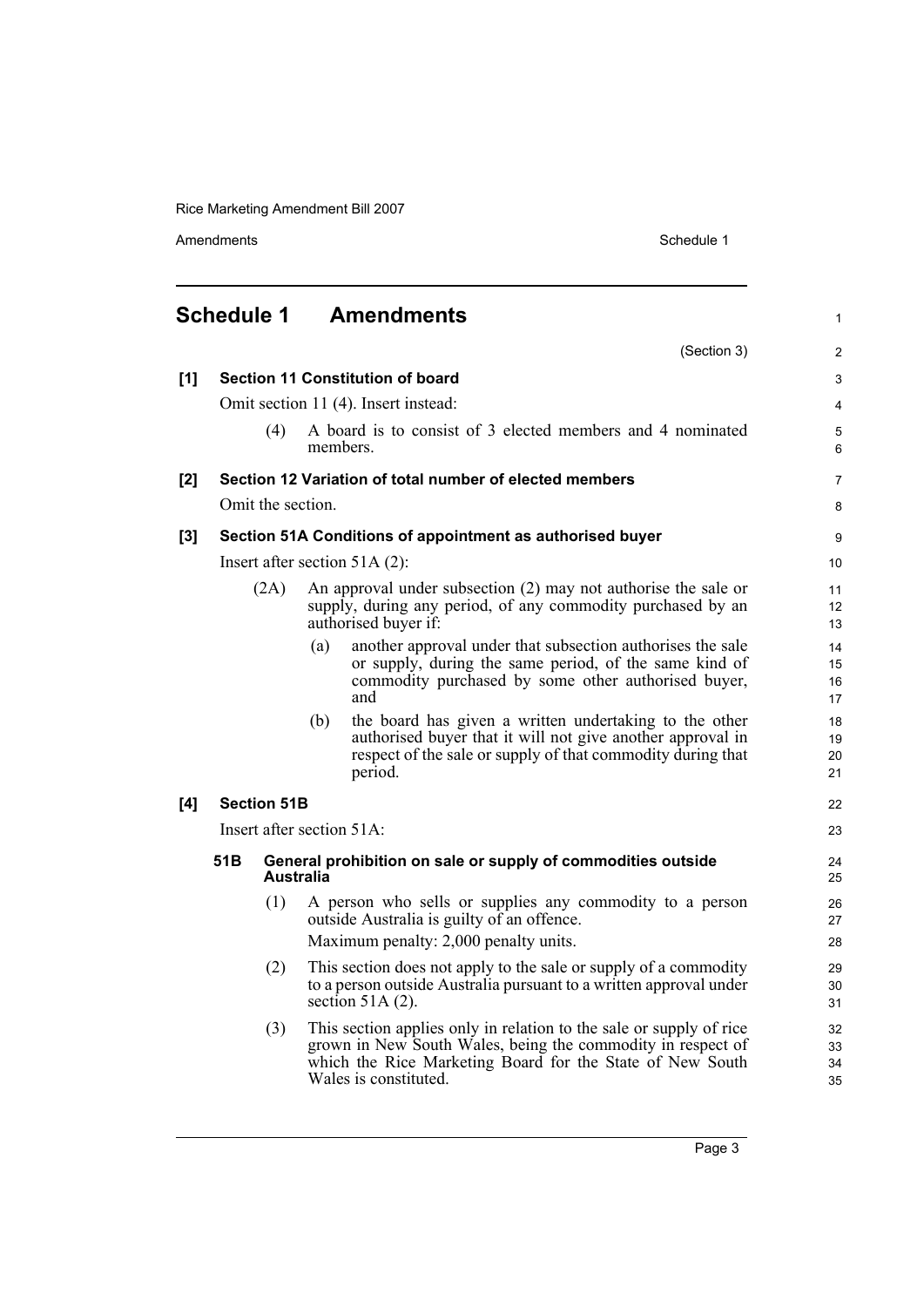Schedule 1 Amendments

| [5] |                                                                                       |     | Section 127 Annual meetings of authorities                                                                                                                                                     | 1                       |
|-----|---------------------------------------------------------------------------------------|-----|------------------------------------------------------------------------------------------------------------------------------------------------------------------------------------------------|-------------------------|
|     | Omit section 127 (2). Insert instead:                                                 |     |                                                                                                                                                                                                | $\overline{\mathbf{c}}$ |
|     |                                                                                       | (2) | An authority's annual meeting must be held within 6 months after<br>the end of its financial accounting period or within such further<br>period as may be directed by the Minister.            | 3<br>4<br>5             |
| [6] |                                                                                       |     | <b>Section 156 Proceedings for offences</b>                                                                                                                                                    | 6                       |
|     |                                                                                       |     | Insert "or 51B $(1)$ " after "section 51A $(6)$ " in section 156 $(1B)$ .                                                                                                                      | 7                       |
| [7] | <b>Section 165</b>                                                                    |     |                                                                                                                                                                                                | 8                       |
|     | Insert after section 164:                                                             |     |                                                                                                                                                                                                | 9                       |
|     | 165                                                                                   |     | <b>Review of Act</b>                                                                                                                                                                           | 10                      |
|     |                                                                                       | (1) | The Minister is to review this Act to determine whether the policy<br>objectives of the Act remain valid and whether the terms of the<br>Act remain appropriate for securing those objectives. | 11<br>12<br>13          |
|     |                                                                                       | (2) | The review is to be undertaken as soon as possible after the period<br>of 2 years from the date of assent to the Rice Marketing<br>Amendment Act 2007.                                         | 14<br>15<br>16          |
|     |                                                                                       | (3) | A report on the outcome of the review is to be tabled in each<br>House of Parliament within 12 months after the end of the period<br>of 2 years.                                               | 17<br>18<br>19          |
| [8] |                                                                                       |     | Schedule 3 Provisions relating to procedure of authorities                                                                                                                                     | 20                      |
|     | Omit "one shall in the case of a board be a nominated member" from<br>clause $2(1)$ . |     |                                                                                                                                                                                                |                         |
|     |                                                                                       |     | Insert instead "at least 2, in the case of a board, must be nominated members".                                                                                                                | 23                      |